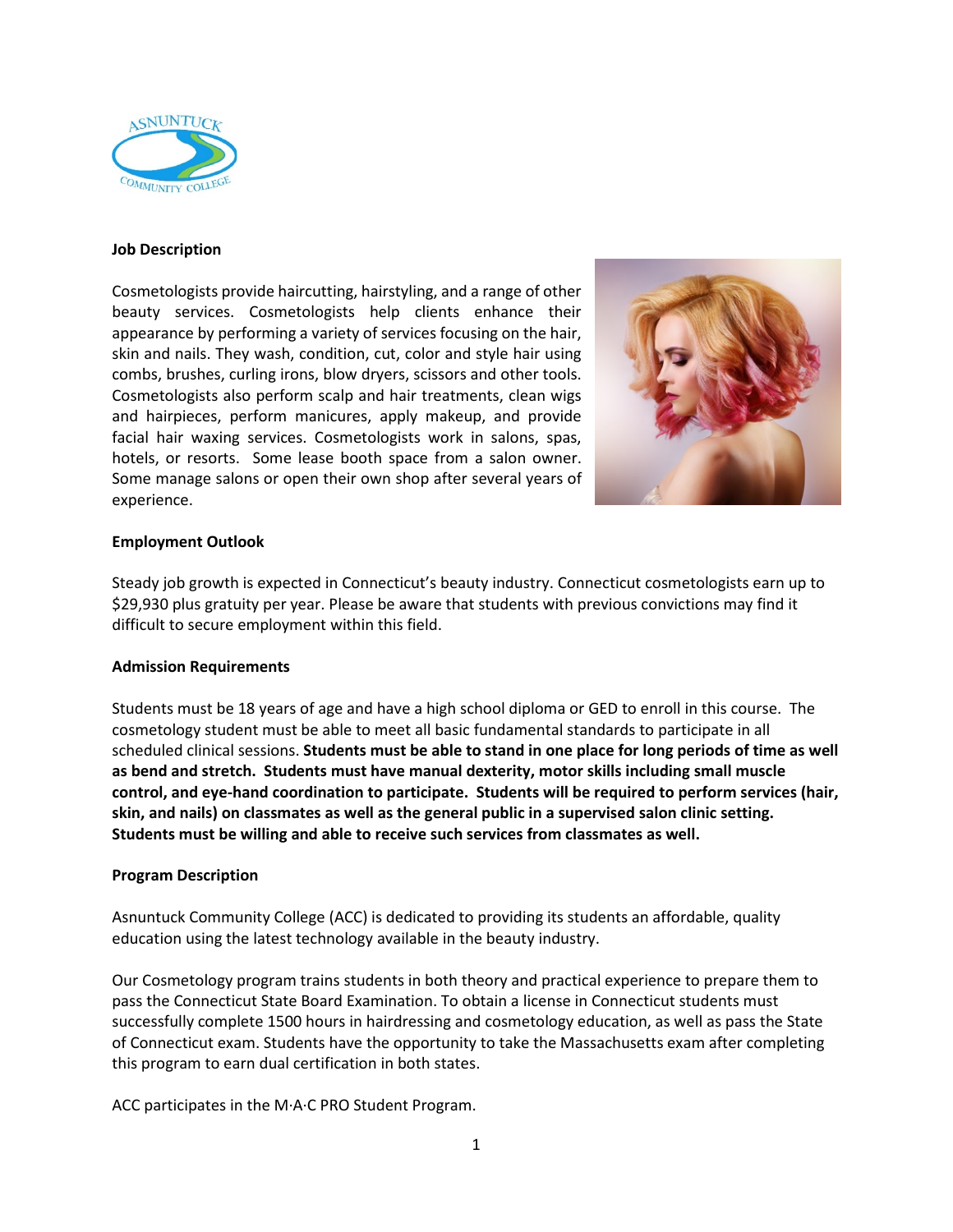#### **Instructional hours include:**

| <b>Content Area</b>                             | <b>Classroom Hrs</b> | <b>Clinical/Practical Hrs</b> |
|-------------------------------------------------|----------------------|-------------------------------|
| Sanitation and Hygiene                          | 15                   | 20                            |
| Anatomy and Physiology                          | 15                   | 0                             |
| <b>Chemical Procedures</b>                      | 30                   | 200                           |
| Hair Care and Treatment                         | 20                   | 200                           |
| Skin Care, Facials, Make-up & Manicuring        | 30                   | 120                           |
| Hair Shaping, Styling & Shaving                 | 75                   | 750                           |
| <b>Business and Professional Relations</b>      | 10                   | 10                            |
| State Laws for Hairdressers and EEOC Guidelines | 5                    | 0                             |
| Total                                           | 200                  | 1.300                         |

### **Time Commitment**

This 54-week program meets for 1500 hours. The program includes 200 hours of classroom instruction and 1300 hours of clinical instruction. The program includes 5 modules. The upcoming modules in date order are as follows:

**Cosmo Module 2 (10 weeks) – 300 hours CRN: 1286 HMED M7220 Dates: March 7, 2022 to May 17, 2022 (no class 4/15, 4/18) Days: Monday through Friday Time: 9:00 a.m. – 3:30 p.m. (1/2 hr. lunch) Instructor: Rebecca David Room: 144 Instruction type: On campus Fee: \$2,995 (Includes U-PASS Transportation fee)**

**Cosmo Module 3 (10 weeks) – 300 hours CRN: 1287 HMED M7220 Dates: May 18, 2022 to August 3, 2022 (no class 5/30, 7/4 through 7/8) Days: Monday through Friday Time: 9:00 a.m. – 3:30 p.m. (1/2 hr. lunch) Instructor: Rebecca David Room: 144 Instruction type: On campus Fee: \$2,955** 

**Cosmo Module 4 (10 weeks) – 300 hours CRN: TBA HMED M7220 Dates: August 4, 2022 to October 14, 2022 (no class 9/5, 10/10) Days: Monday through Friday**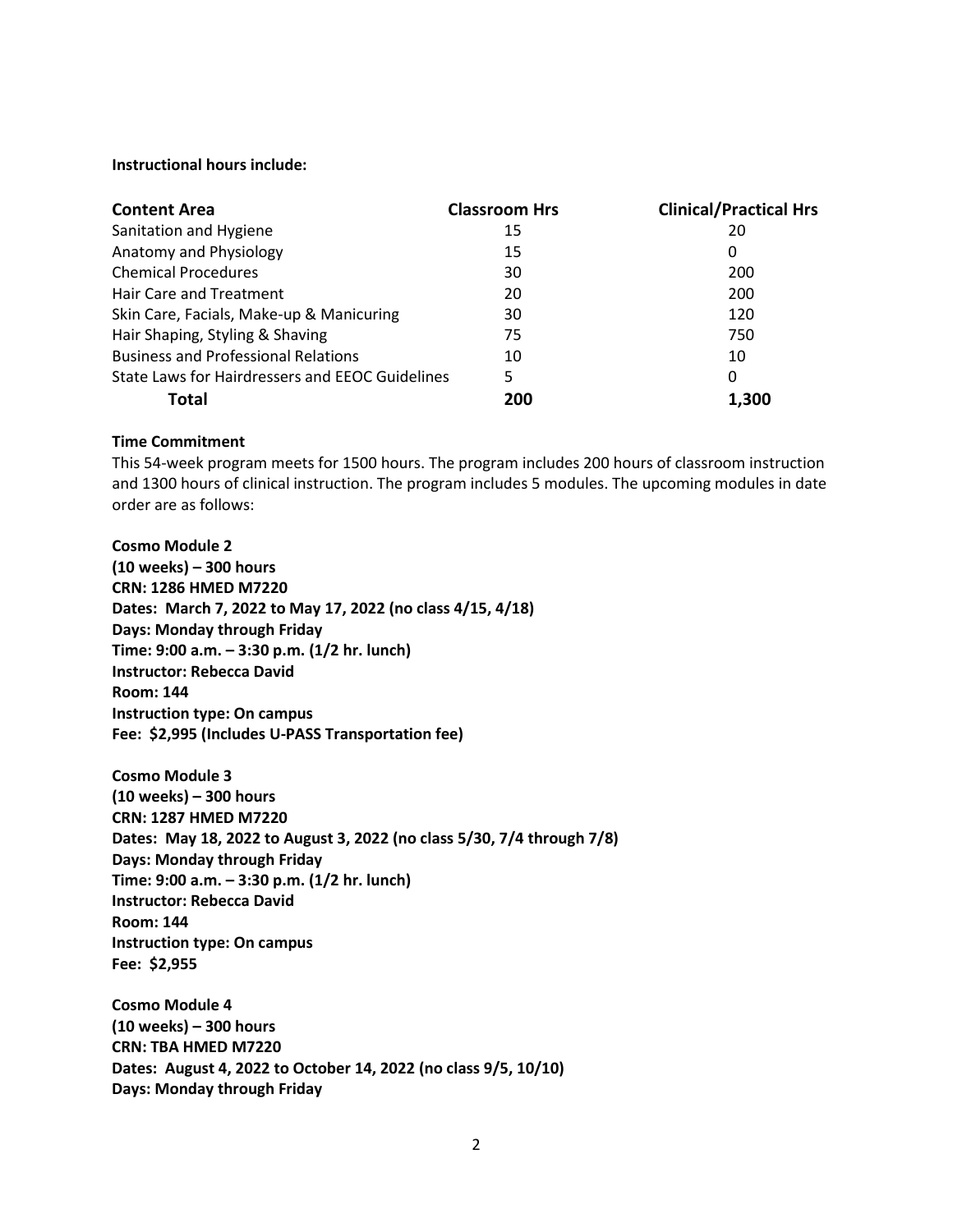**Time: 9:00 a.m. – 3:30 p.m. (1/2 hr. lunch) Instructor: Rebecca David Room: 144 Instruction type: On campus Fee: \$2,955** 

**Cosmo Module 5 (10 weeks) – 300 hours CRN: TBA HMED M7220 Dates: October 17, 2022 to January 5, 2023 (no class 11/24, 11/25, 12/23 through 1/2) Days: Monday through Friday Time: 9:00 a.m. – 3:30 p.m. (1/2 hr. lunch) Instructor: Rebecca David Room: 144 Instruction type: On campus Fee: \$2,995 (Includes U-PASS Transportation fee)**

**Cosmo Module 1 (10 weeks) – 300 hours CRN: TBA HMED M7220 Dates: TBA Days: Monday through Friday Time: 9:00 a.m. – 3:30 p.m. (1/2 hr. lunch) Instructor: Rebecca David Room: 144 Instruction type: On campus Fee: \$2,955**

This course will be held on-campus at the scheduled above dates and times. The college has the right to hold some sessions LIVE REMOTE ONLINE (LRON) in times of inclement weather, or to adhere to CDC COVID19 safety protocols. Students should have access to a computer with a camera for LRON sessions.

**Certification is awarded upon successful completion of all 5 modules for a total of 1500 hours of training.**

### **IMPORTANT PROGRAM DETAILS:**

This is a "clock hours" program. Each student must satisfactorily complete 1500 hours of training to meet State of CT Department of Public Health requirements. There are no exceptions.

Certificate of completion will be awarded upon satisfactory completion of all 5 modules. If a student fails to complete a module it is the student's responsibility to re-enroll in that module and pay the tuition accordingly. Please be aware that modules usually are offered once per calendar year. No seats will be reserved or saved for students re-taking modules.

Registration is on a first-come first-served basis. Registering at least 7 business days prior to each module is highly recommended to secure a seat. Seats are limited.

Transfer hours from other Cosmetology programs **ARE ACCEPTED** at this time.